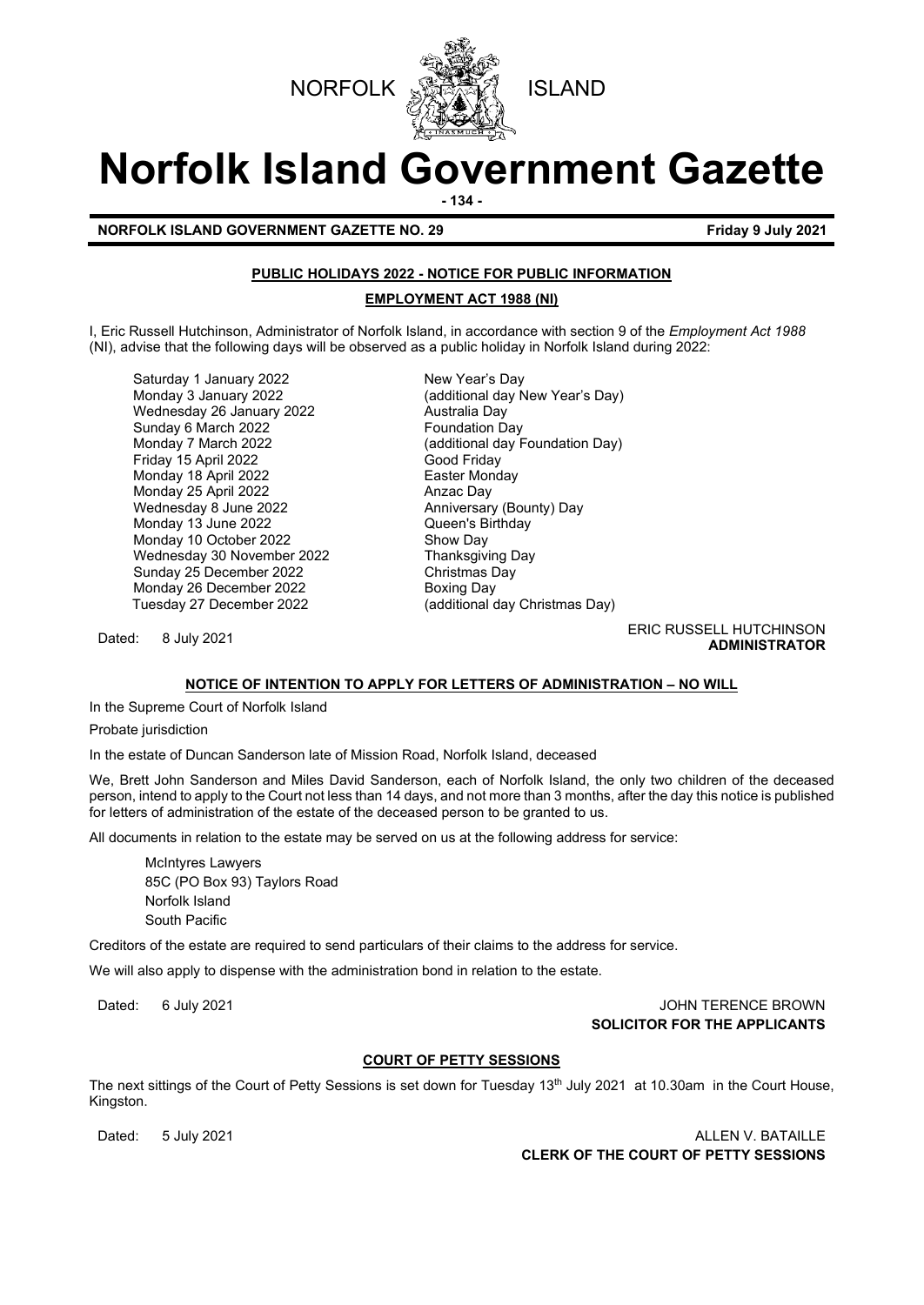#### **NORFOLK ISLAND GOVERNMENT GAZETTE NO. 29** *CONTRESS 19 <b>FRIDAY 19* Friday 9 July 2021

# **LAND TITLES ACT 1996 (NI) APPLICATION FOR REGISTRATION OF TITLE**

Application has been made in accordance with section 133 of the *Land Titles Act 1996* (NI) for registration of title in respect of the land specified hereunder.

| <b>Applicant</b> | Lot | <b>Section</b> | <b>Portion</b> | Road            |
|------------------|-----|----------------|----------------|-----------------|
|                  |     |                |                |                 |
| A.Q.Cook         | 20  |                | $50q$ (rem)    | Allendale Drive |

An application under section 133 of the Act is made for the purpose of bringing land under the Guaranteed Titles system. Submissions about the title to the land, including submissions from persons who might wish to challenge the applicant's claim to have been in adverse possession of the land for the requisite 12 years, must be lodged within 14 days after publication of this notice at the Land Titles Office, Kingston.

#### Dated: 6 July 2021 ALLEN V. BATAILLE **REGISTRAR OF TITLES**

**ADMINISTRATOR**

# **DISASTER AND EMERGENCY MANAGEMENT ACT 2001 (NI)**

# **FURTHER EXTENSION OF DECLARATION OF STATE OF EMERGENCY**

I **Eric Hutchinson,** Administrator of Norfolk Island and delegate of the Minister under Section 5 of, and item 1.27 of the Schedule to, the *Minister's Norfolk Island Delegation Instrument 2019*:

**PURSUANT** to Section 9 of the *Disaster and Emergency Management Act 2001* (NI) [the Act] and having regard to the advice of the Controller;

**FOR** the purpose of response and recovery operations under the Act and the Disaster and Emergency Plan for the Territory of Norfolk Island;

**FURTHER EXTEND** the declaration of emergency made under section 9 of the Act at 16:15 Hrs on Monday 16 March 2020, for the whole of the Territory of Norfolk Island, until 23:59 hr on Thursday 30 September 2021.

Dated: 20 May 2021<br>Dated: 20 May 2021

# **DISASTER AND EMERGENCY MANAGEMENT ACT 2001 (NI) DECLARATION OF STATE OF DISASTER OR EMERGENCY (RECOVERY OPERATIONS) COVID-19 DIRECTIONS RECOVERY OPERATIONS (NO.2) 2021**

I, **George Ivor Andrew Plant**, Emergency Management Norfolk Island Controller:

- 1) under section 11(2)(g) of the *Disaster and Emergency Management Act 2001* (NI) am of the opinion that it is necessary to make directions in respect of recovery from the State of Emergency in respect of COVID-19 relating to the movement of persons within the disaster or emergency area as set out in the Schedule; and
- 2) under section 11(2)(h) of the *Disaster and Emergency Management Act 2001* (NI) am of the opinion that it is necessary to make directions in respect of recovery from the State of Emergency in respect of COVID-19 relating to the removal of persons within the disaster or emergency area who obstructs or threatens to obstruct recovery operations as set out in the Schedule; and
- 3) under section 11(2)(i) of the *Disaster and Emergency Management Act 2001* (NI) am of the opinion that it is necessary to make directions in respect of recovery from the State of Emergency in respect of COVID-19 relating to giving directions to persons whose responsibilities require him or her to engage in recovery operations.

#### **SCHEDULE**

#### **Direction 2 (2021) – Adjustment of COVID 19 measures – to commence 23:59 hr on 30 June 2021**

- 1. These Directions take effect at 23:59 hr on 30 June 2021 and remain in force while the State of Disaster or Emergency (Recovery Operations) is in force.
- 2. In these Directions:

*Persons* includes people residing on Norfolk Island, visiting Norfolk Island for holiday or work purposes

*COVID-19 hotspot* means a particular area of Australia decided by the Commonwealth Chief Medical Officer

*COVID-19 public exposure site* means a venue and time in which a person is likely to have come in contact with an infective person and as listed by the relevant State or Territory.

*Incident Controller* means the person appointed under the State of Emergency in accordance with the NORDISPLAN

- 3. Persons will be permitted\* to travel to Norfolk Island without the need to quarantine provided they:
	- a. do not have COVID-19;
	- b. have not been in contact within anyone in the prior 14 days with COVID-19; and